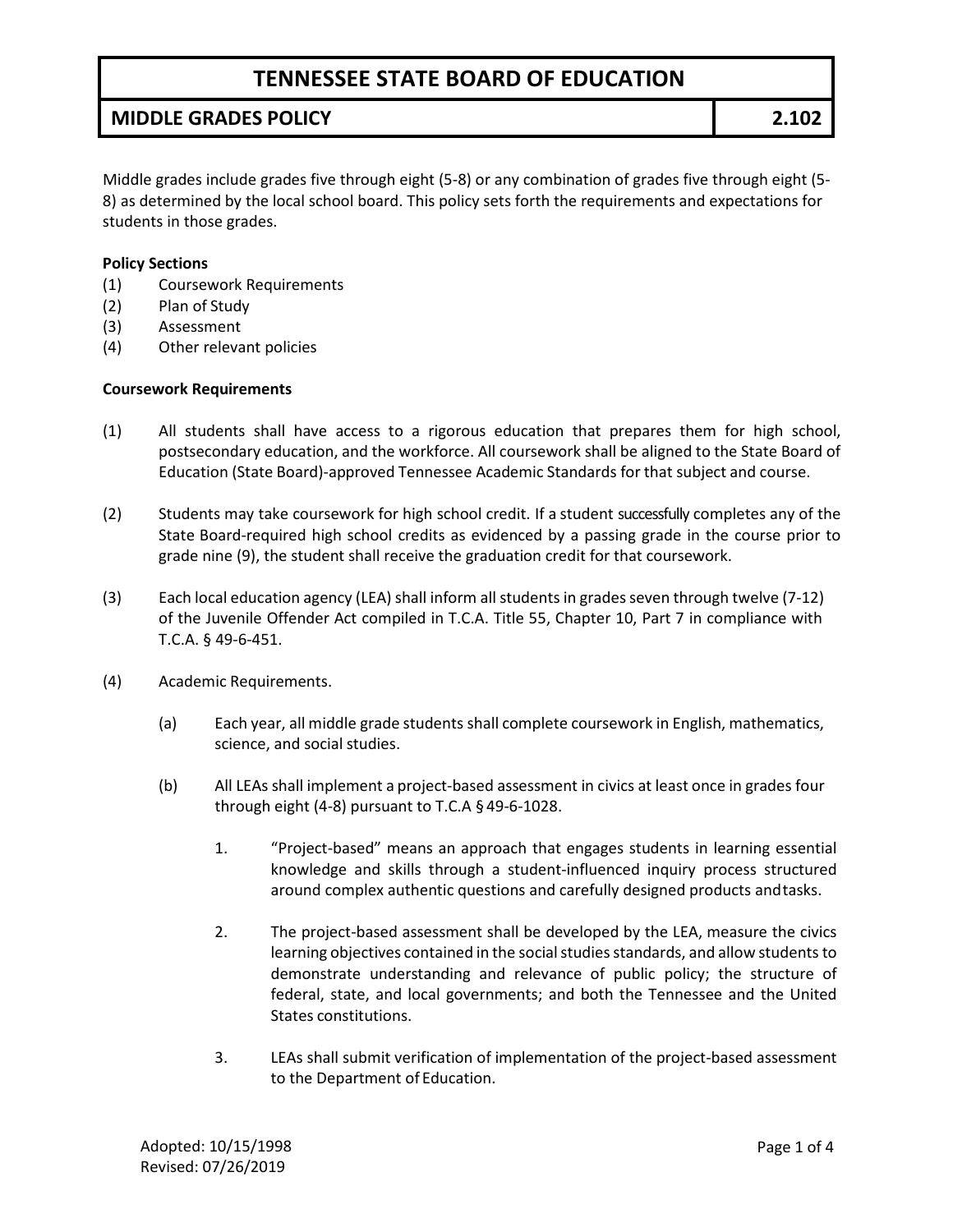**MIDDLE GRADES POLICY 2.102**

- (c) The course of instruction in all public schools for kindergarten through grade eight (K-8) shall include art and music education in pursuant to T.C.A. § 49-6- 1025.
- (d) Pursuant to T.C.A. § 49-6-412 a career interest inventory shall be administered to all students in grade seven (7), the results of which must be used to inform future course planning decisions.
- (5) High school and middle grades faculty shall collaborate in planning curriculum and the transition between middle grades and high school, especially in relation to coursework expectations and vertical alignment of academic standards.

#### **Plan of Study**

- (1) At age fourteen (14), or prior to grade nine (9), all students, including students with an Individualized Education Program (IEP), shall develop an initial four (4)-year plan of focused and purposeful high school study.
- (2) The initial plan of focused and purposeful high school study shall be jointly prepared by the student, parent or guardian, and school counselor or faculty advisor.
- (3) The plan of focused and purposeful high school study shall:
	- (a) Cover either grades nine through twelve (9-12) or grades eight through twelve (8-12);
	- (b) Connect the student's goals for high school to the courses or training that equip the student with the skills necessary to meet his or her goals after highschool;
	- (c) Consider a variety of indicators, such as student academic strengths and needs, attendance, behavior, and course grades;
	- (d) Include information regarding programs of study, a student's readiness for specific early post-secondary courses (EPSOs), and elective focuses aligned to the student's interest inventory results;
	- (e) Provide students with opportunitiesto begin building technicalskillsin a field of interest, in addition to employability skills required to be successful in that job; and
	- (f) If applicable, identify possible transition service needs of a student under the applicable components of the student's IEP.
- (4) The plan of study shall be reviewed annually by the student and school counselor or faculty advisor and revised based on the student's academic progress and changes in the student's interests and career goals.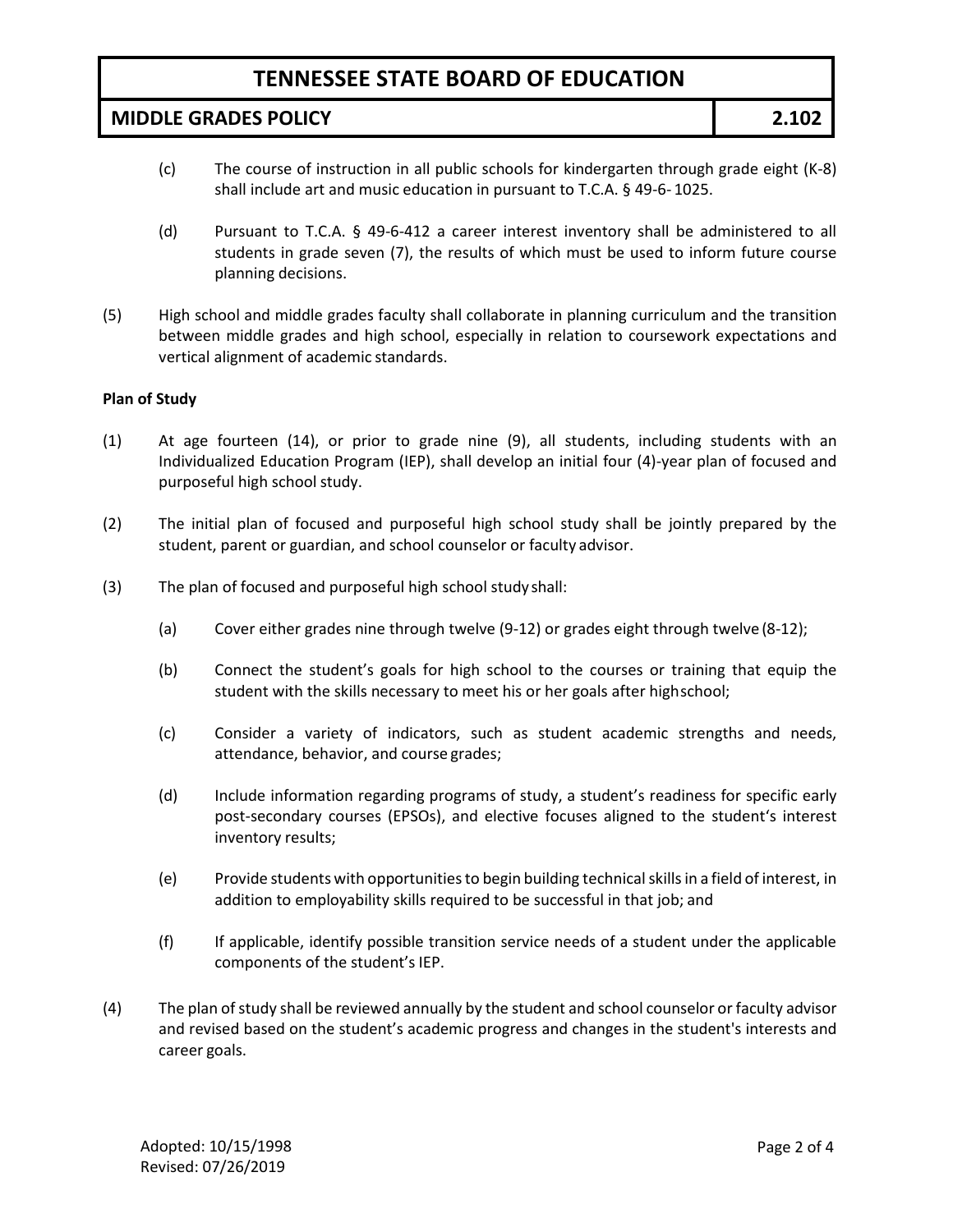### **MIDDLE GRADES POLICY 2.102**

#### **Assessment**

- (1) The Tennessee Comprehensive Assessment Program (TCAP) assessment shall be administered annually in the following subjects: English language arts, mathematics, science, and social studies.
- (2) Students shall complete the TCAP assessment during the school year in which they complete the relevant course work.
- (3) Students with disabilities shall be provided appropriate accommodations in accordance with state and federal law and as determined by the IEP team or 504 team. English Learner proficiency level shall also be considered when determining if accommodations are needed. Needed accommodations and supports shall be reviewed at least annually.
- (4) The IEP team shall determine if a student with a disability shall participate in the general assessment with or without accommodations or in the alternate assessment. To participate in an alternate assessment, the IEP team shall determine that alternate assessment is more appropriate than the general assessment and that the student meets all three of the following eligibility requirements:
	- (a) the student has a significant cognitive disability and adaptive skills that result in performance that is substantially below grade-level achievement expectations even with the use of accommodations and modifications;
	- (b) The student is learning content linked to and derived from the Tennessee Academic Standards; and
	- (c) The student requires substantial modifications, adaptations, or supports to meaningfully accessthe subject area content and requiresintensive individualized instruction in order to acquire and generalize knowledge.
- (5) The IEP team shall rule out that the inability to achieve the state grade-level achievement expectations is the result of excessive or extended absences or social, cultural, or economic differences. Participation in the alternate assessment shall be determined at least annually. A student who meets the eligibility criteria and whose IEP team determines participation in the alternate assessment is appropriate shall be assessed in all four content areas: ELA, Math, science, and social studies.
- (6) Results of individual student performance from all administered TCAP examinations shall be provided in a timely fashion to facilitate the inclusion of these results as part of the student's grade. If an LEA does not receive its student TCAP examination scores at least five (5) instructional days before the scheduled end of the course, then the LEA may choose not to include student TCAP examination scores in the students' final course grades. The weight of the TCAP examination on the student's final average shall be determined by the local board of education within a range of zero percent (0%) to no more than twenty five percent (25%) for grades three through five (3-5),